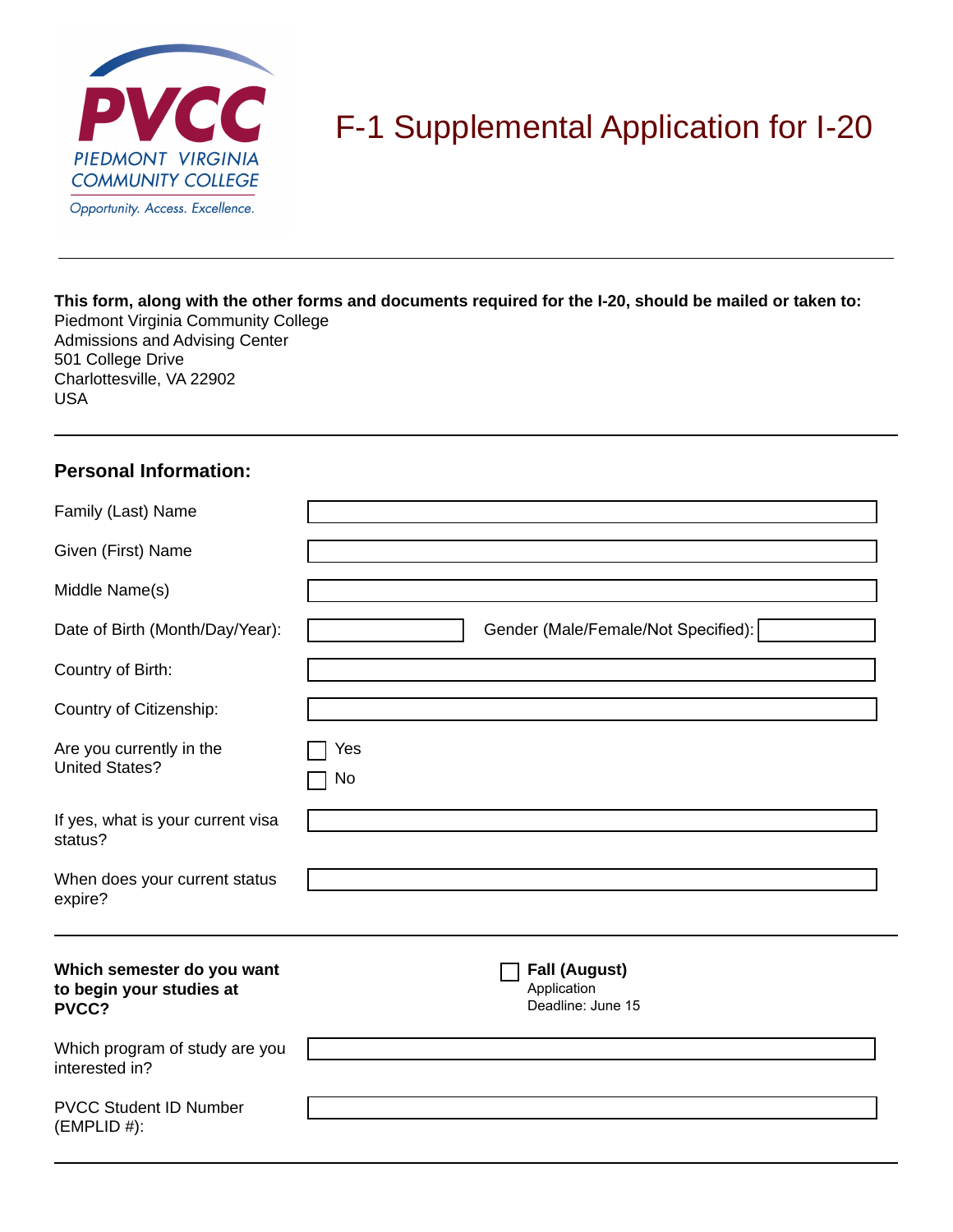## **Evidence of English Proficiency:**

#### **Students applying to PVCC whose first language is NOT ENGLISH must provide evidence of English proficiency in order to obtain an I-20. (Tests must be within the last two years.)**

I have taken one of the tests listed within the past two years: (official score report must be submitted)

# **OR**

I graduated from a U.S. high school within the last 5 years and took English 12 in my senior year. (official high school transcript or score report must be submitted)

## **OR**

I have studied at a U.S. college or university whose credits are accepted by PVCC. (official college transcript must be submitted)

- TOEFL IBT (61 or higher) *(Paper-delivered test: 500+)*
- $\bigcap$  IELTS (6 or higher)
- SAT: Evidence Reading and Writing (480 or higher)
- $\bigcap$  ACT: English and Reading (15 or higher on each)
- ◯ High School GPA of 3.0 or higher
- High School GPA of 2.7-2.9
- ◯ Satisfactory score on AP, IB, Cambridge Advanced Level or CLEP
- $\bigcap$  Yes, my transcript will show that I passed the equivalent of ENG 111: College Composition I with a C or better as part of a full-time course load. (You must have a cumulative GPA of 2.0 or better to use this option.)

#### **Contact Information:**

#### **Permanent Address Outside U.S. (this information is required for the I-20):**

Street Address **City** Province Postal Code **Country** International Phone Number



# **U.S. Address (if available):** Street Address City, State, Zip Code